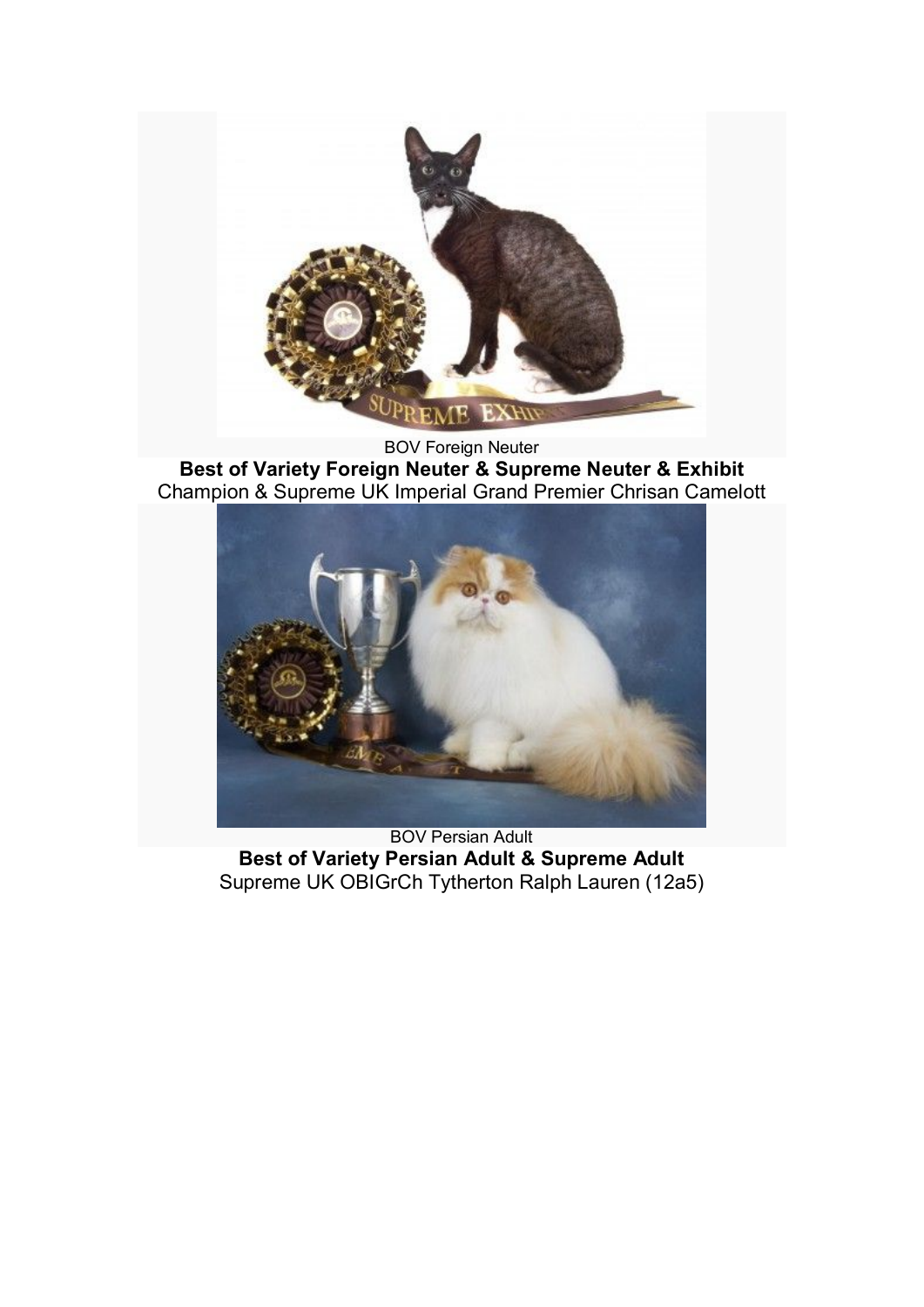

BOV Persian Kitten **Best of Variety Persian Kitten** Cullykhan Miss Dior (12a1t)



BOV Persian Neuter **Best of Variety Persian Neuter** Gr Pr Portia Magicaldream (13b15)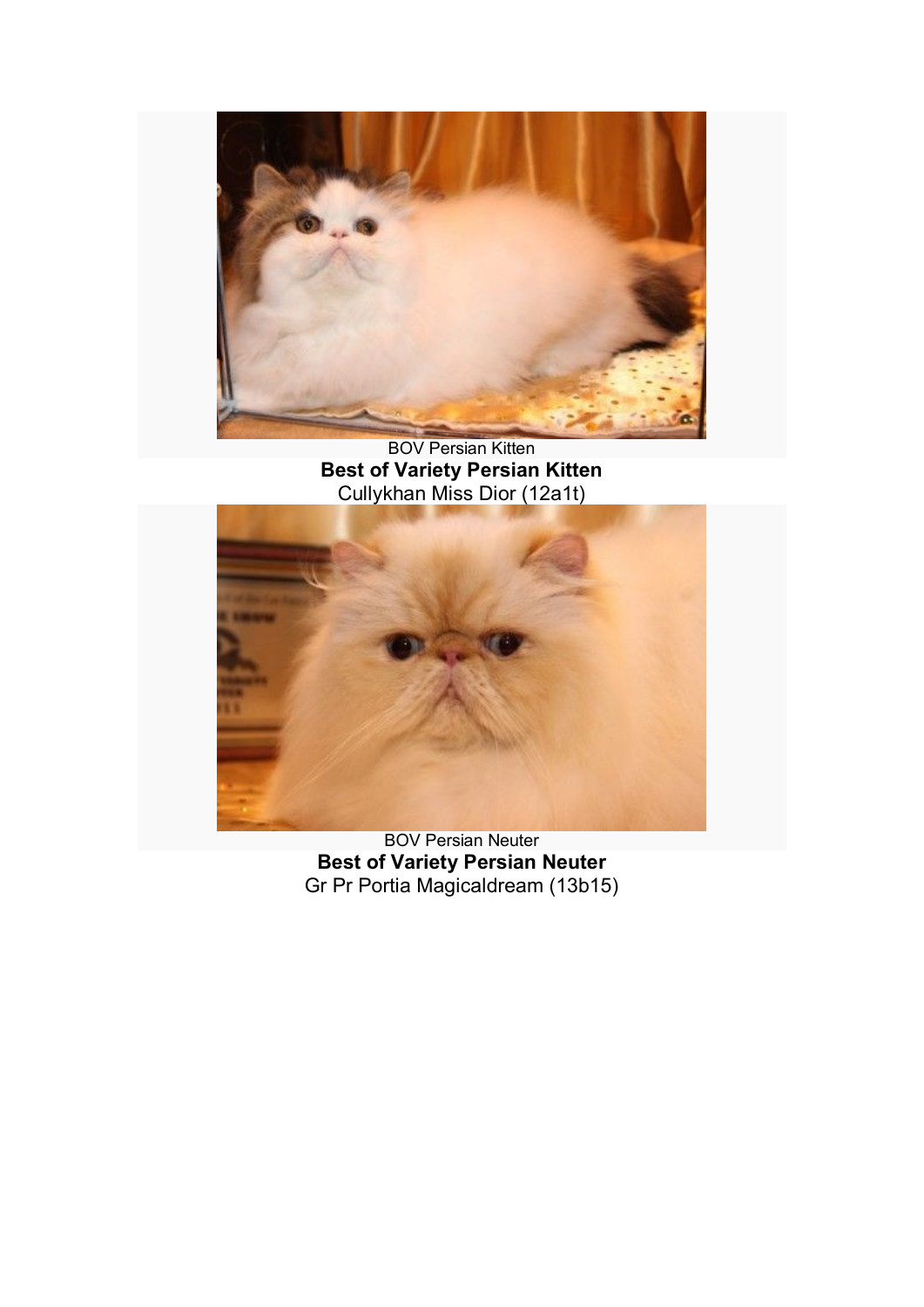

BOV SLH Adult **Best of Variety Semi-Longhair Adult** Ch Kittah Hecuba (13c2)



BOV SLH Kitten **Best of Variety Semi-Longhair Kitten & Supreme Kitten** Supreme Kitten Isadoryou Mr Bojangles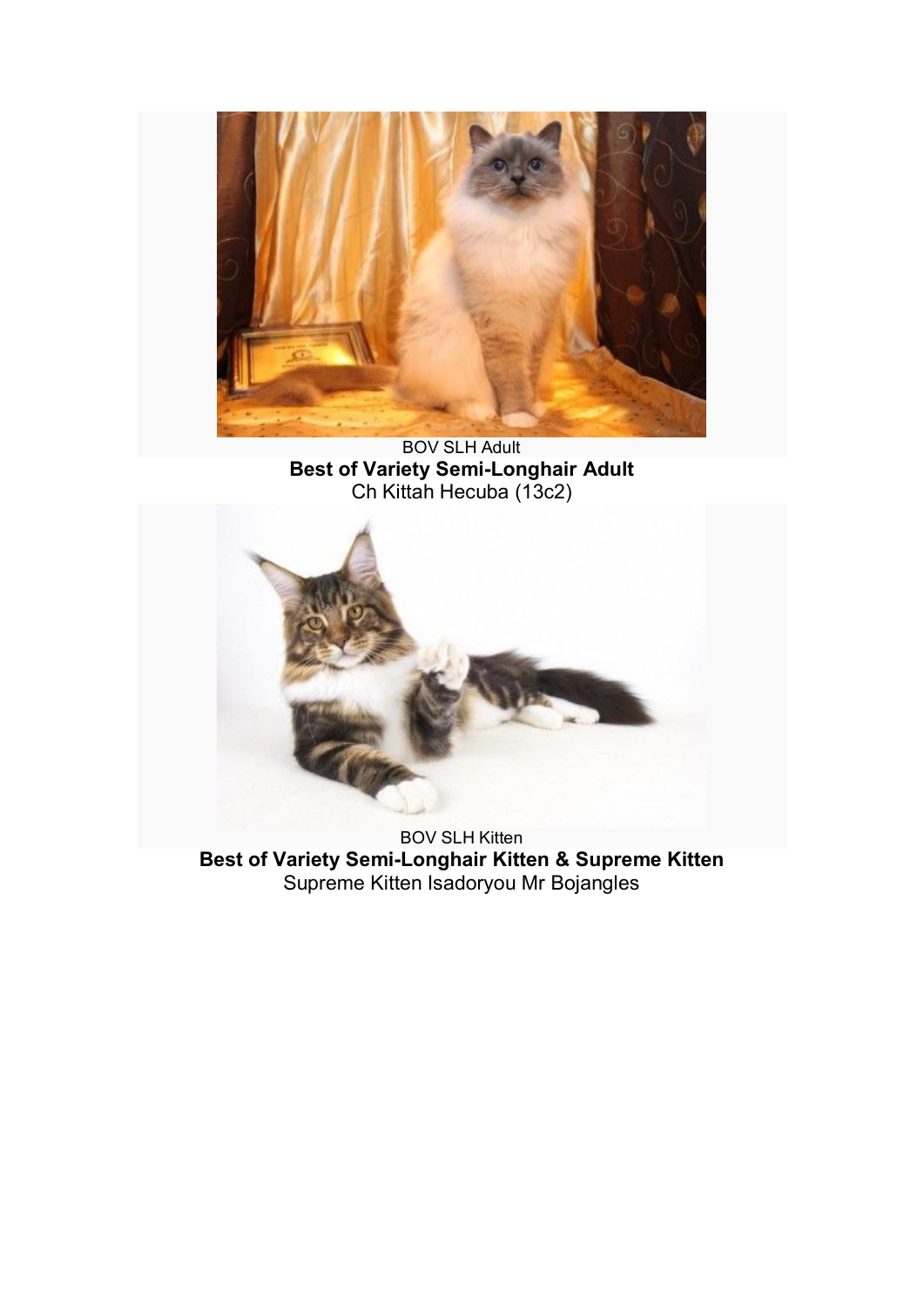

## BOV SLH Neuter **Best of Variety Semi-Longhair Neuter** UK & IGrCh & IGrPr Mlyward Sassafras (13c7)



BOV British Adult **Best of Variety British Adult** Ch Rayanshel Ooh La La (16)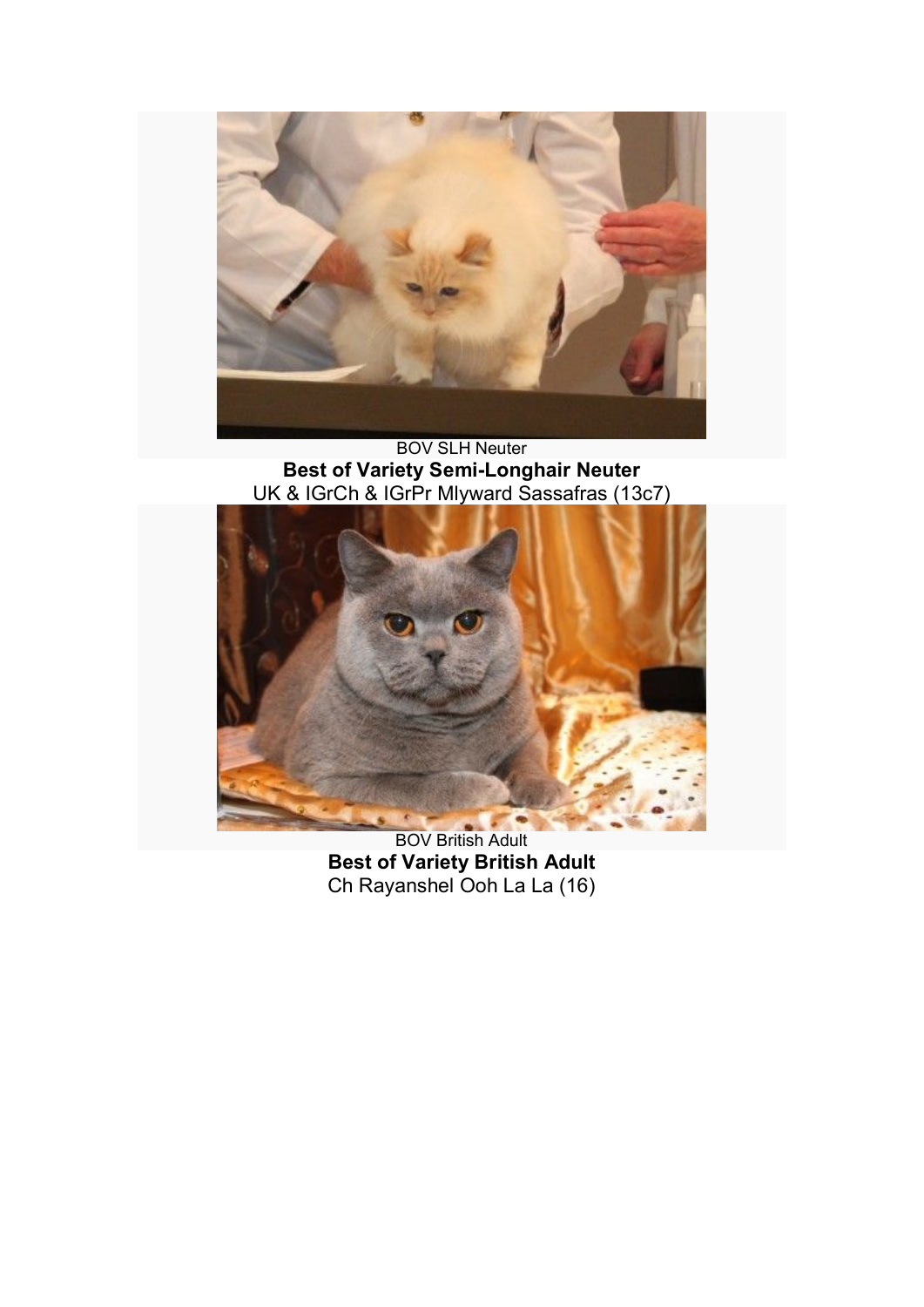

BOV British Kitten **Best of Variety British Kitten** Limatz Daisy Dumplin (30a)



BOV British Neuter **Best of Variety British Neuter** IGrCh & GrPr Loraston Liberty Belle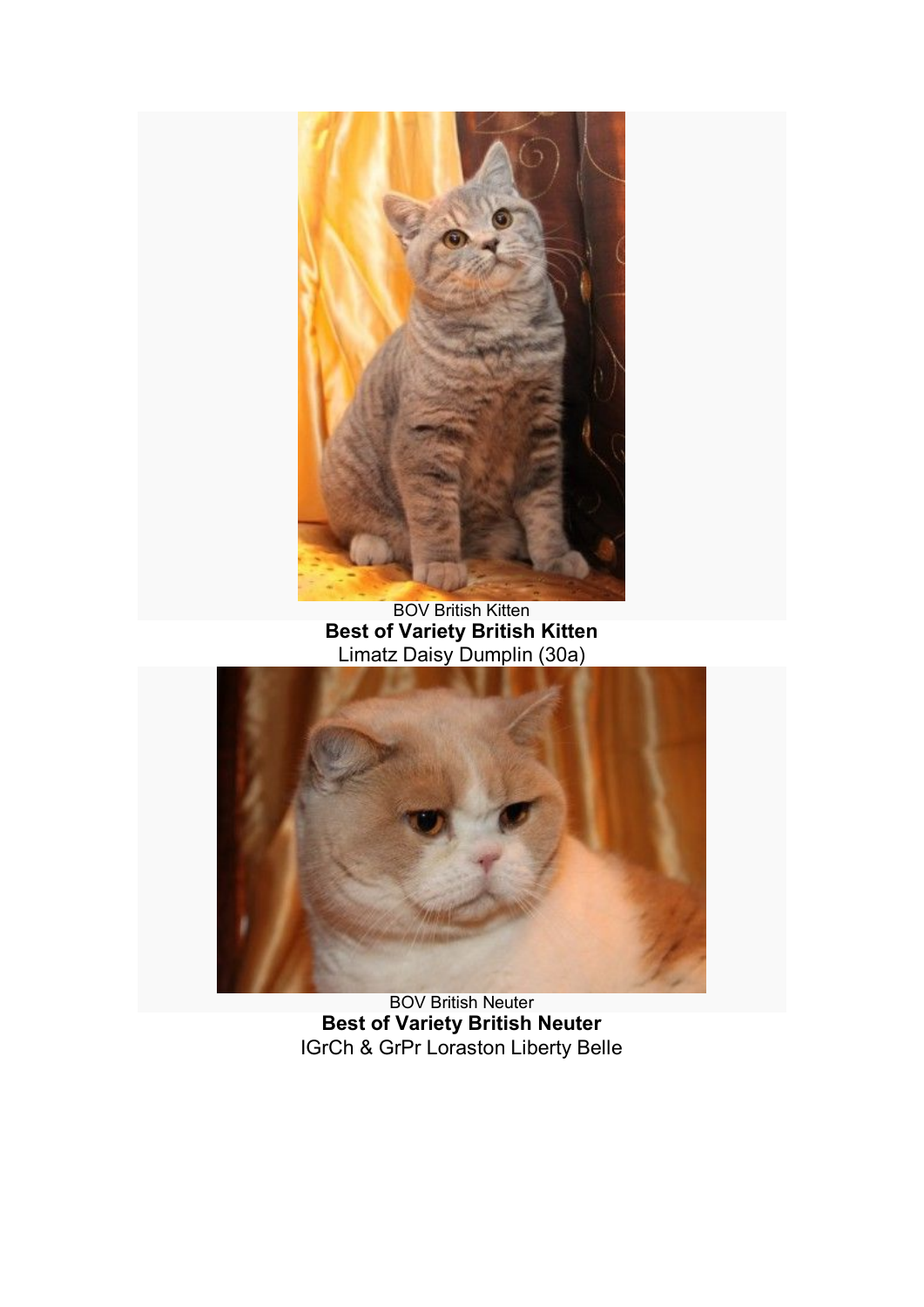

BOV Foreign Adult **Best of Variety Foreign Adult** Tonlee Miss Miley (70b20)



BOV Foreign Kitten **Best of Variety Foreign Kitten** Pontaby Paperina (23)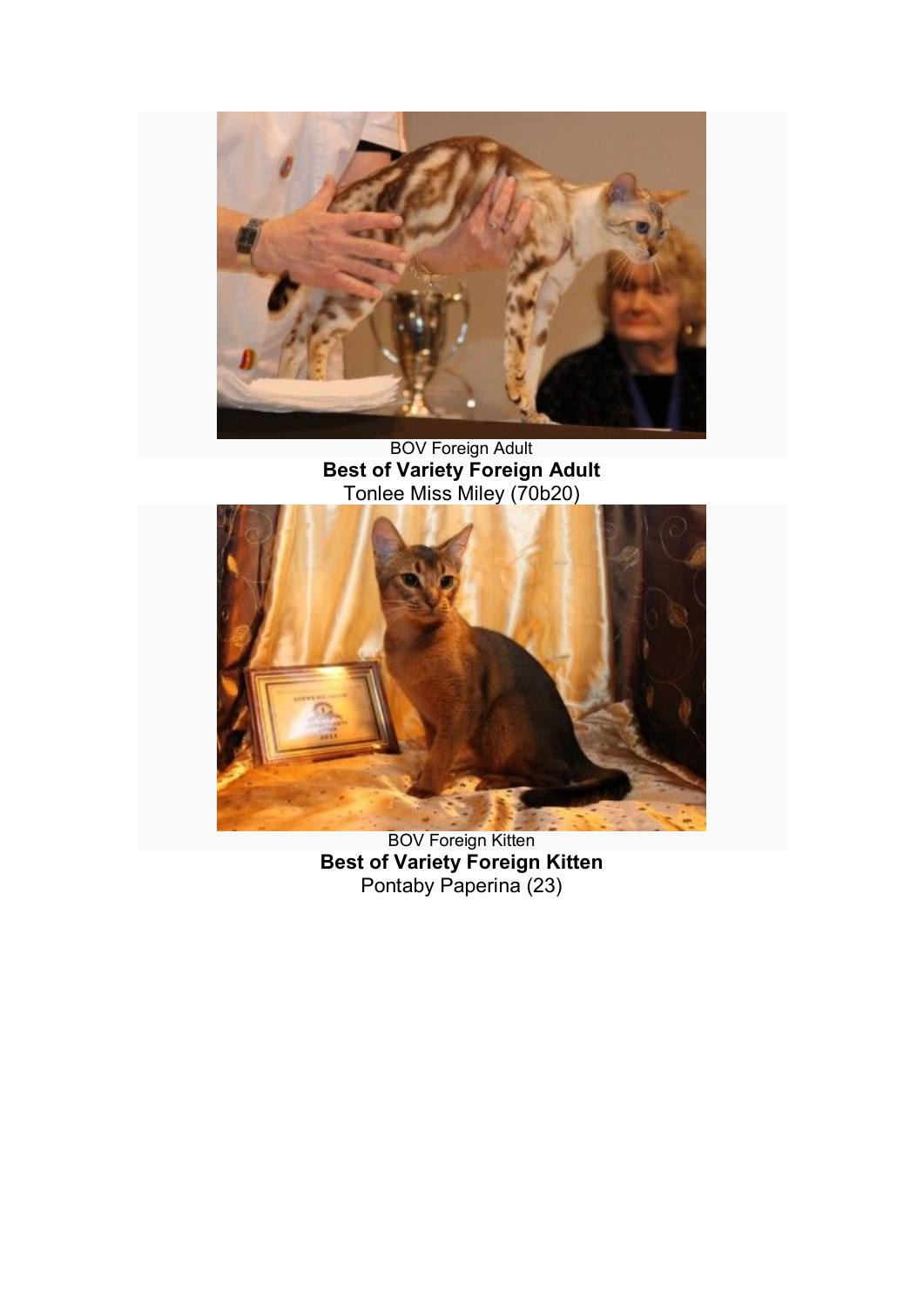

BOV Burmese Adult **Best of Variety Burmese Adult** UK Imperial Grand Champion Rossikhan Centrefold (27c)



BOV Burmese Kitten **Best of Variety Burmese Kitten** Adelfbu Samadhi Bellissima (27b)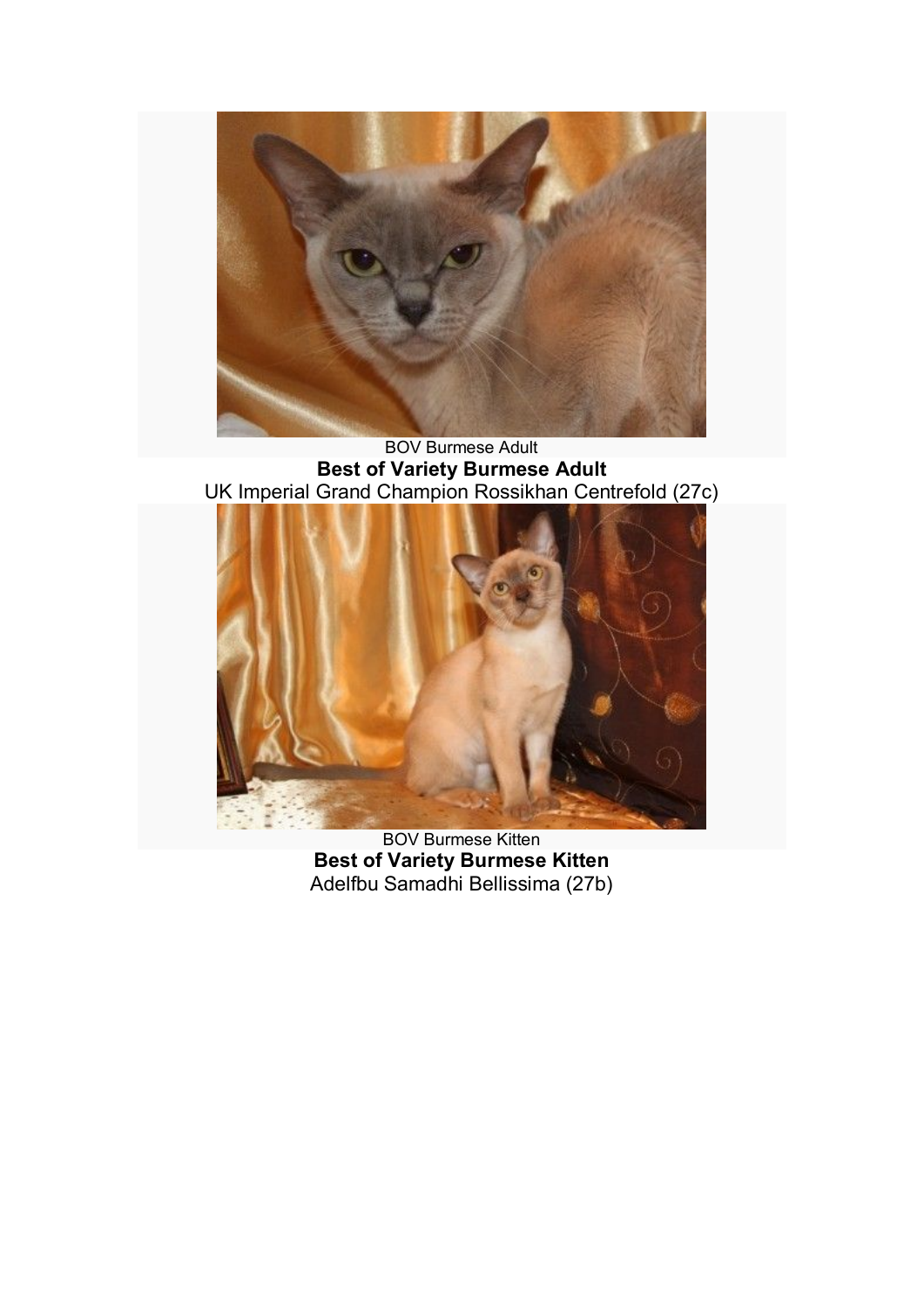

## BOV Burmese Neuter **Best of Variety Burmese Neuter** GrCh & GrPr Molynmeux Gold Dust (27f)



BOV Oriental Adult **Best of Variety Oriental Adult** GrCh Chapelrose Cinderella (37)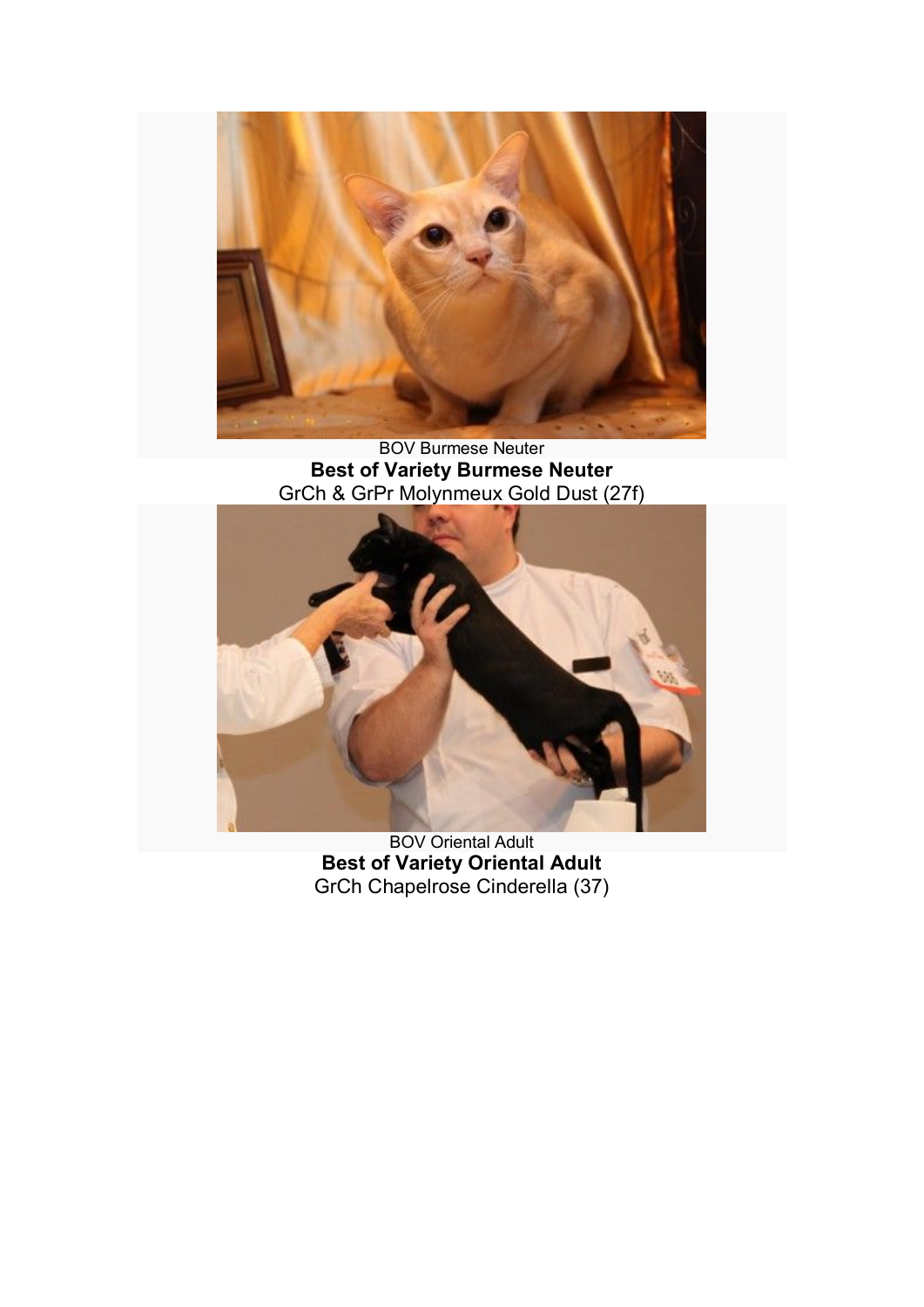

BOV Oriental Kitten **Best of Variety Oriental Kitten** Mazpahs Mosaic (29)



BOV Oriental Kitten **Best of Variety Oriental Neuter** Ch UK IGrPr Willhavetodo Ouija Board (37p)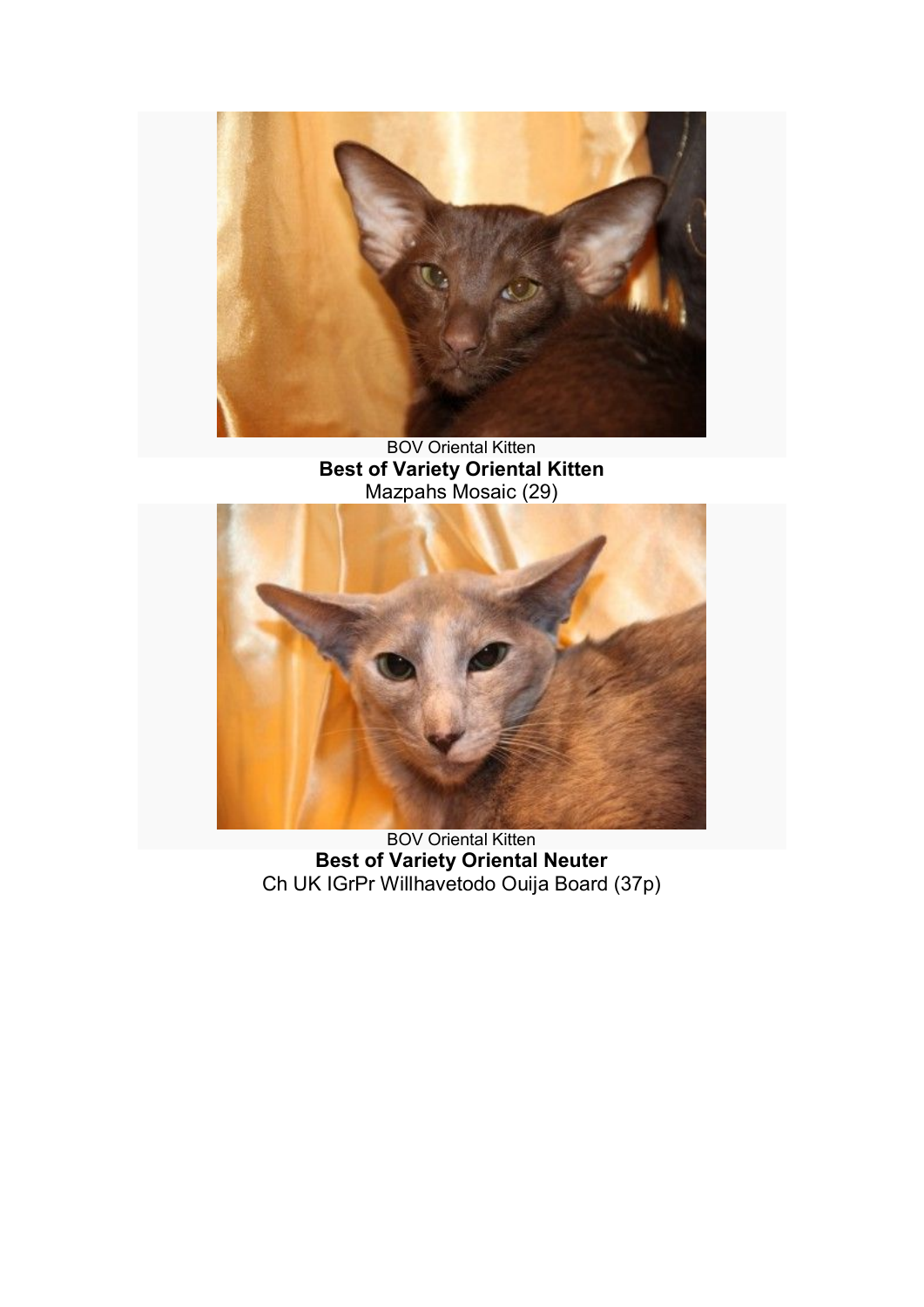

BOV Siamese Adult **Best of Variety Siamese Adult** UK IGr Ch Karamushi Tuti Fruity (32b1)



BOV Siamese Kitten **Best of Variety Siamese Kitten** Burnthwaites Scarlet-Fever (32a)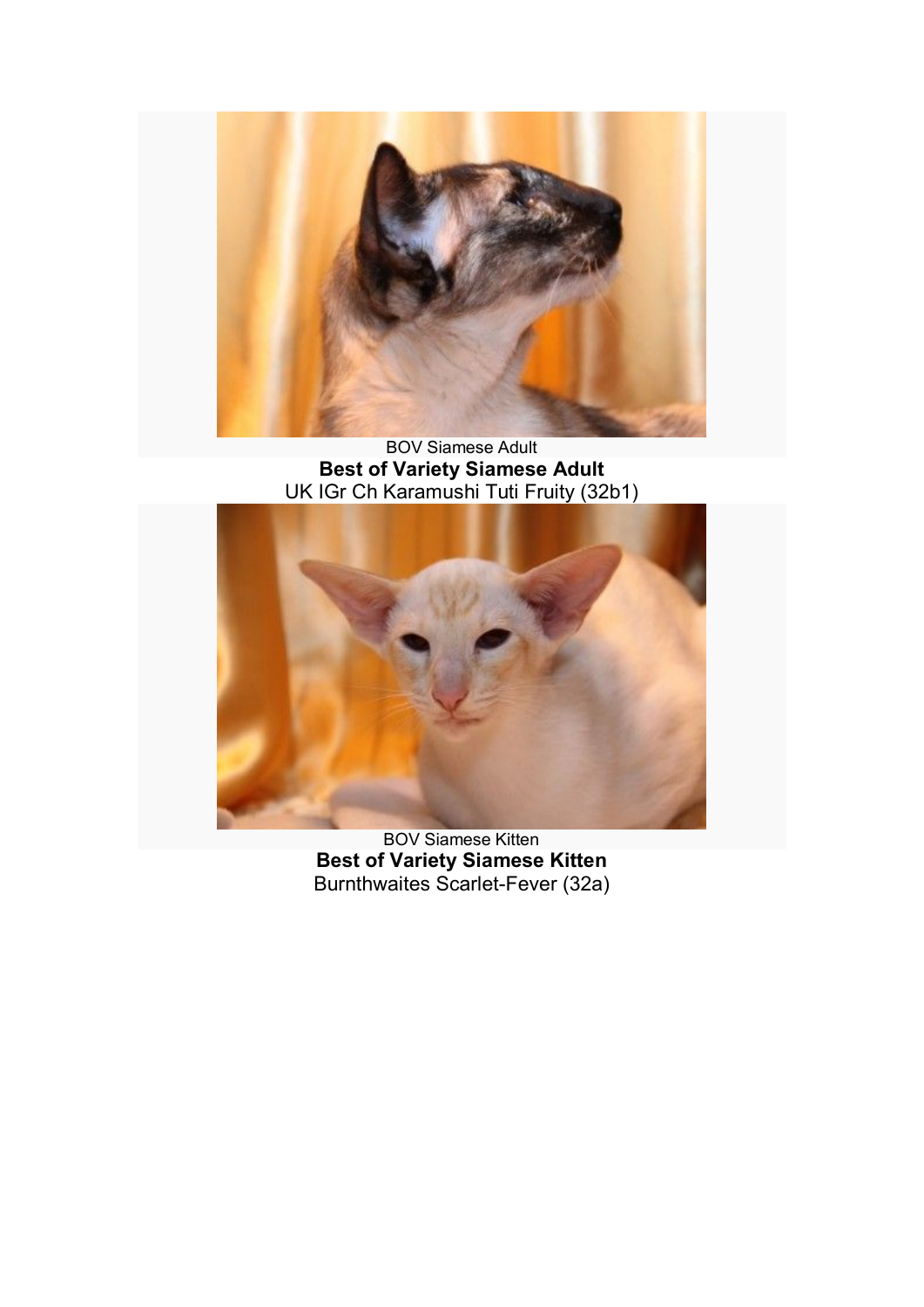

BOV Siamese Neuter **Best of Variety Siamese Neuter** UK IGrPr Johpas Dropredgorgeous (32a)



Best Non-Pedigree **Best Household Pet** SUP UK IGMC Sugar and Spice